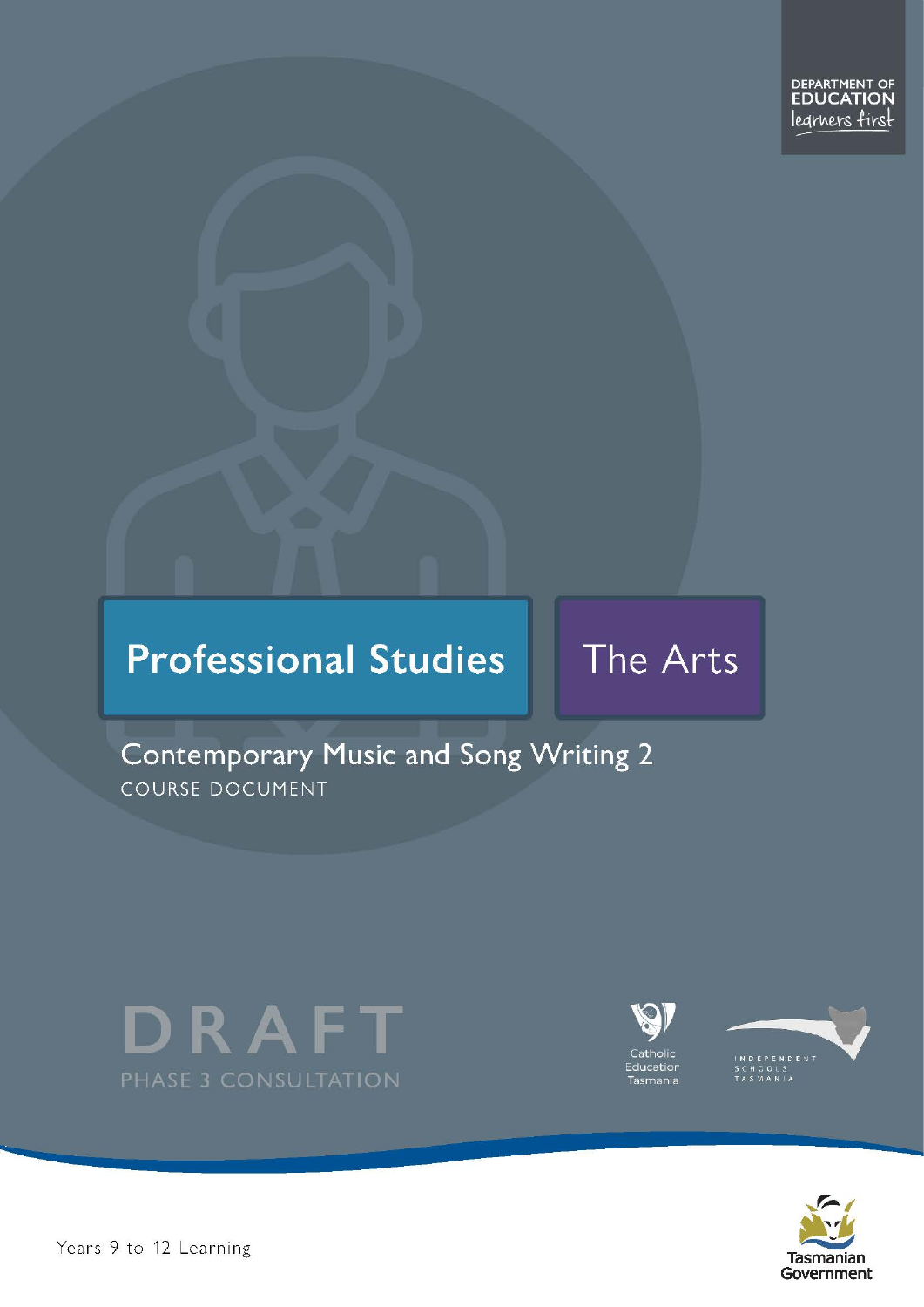# Table of Contents

Phase 3 Consultation Draft Published: March 2021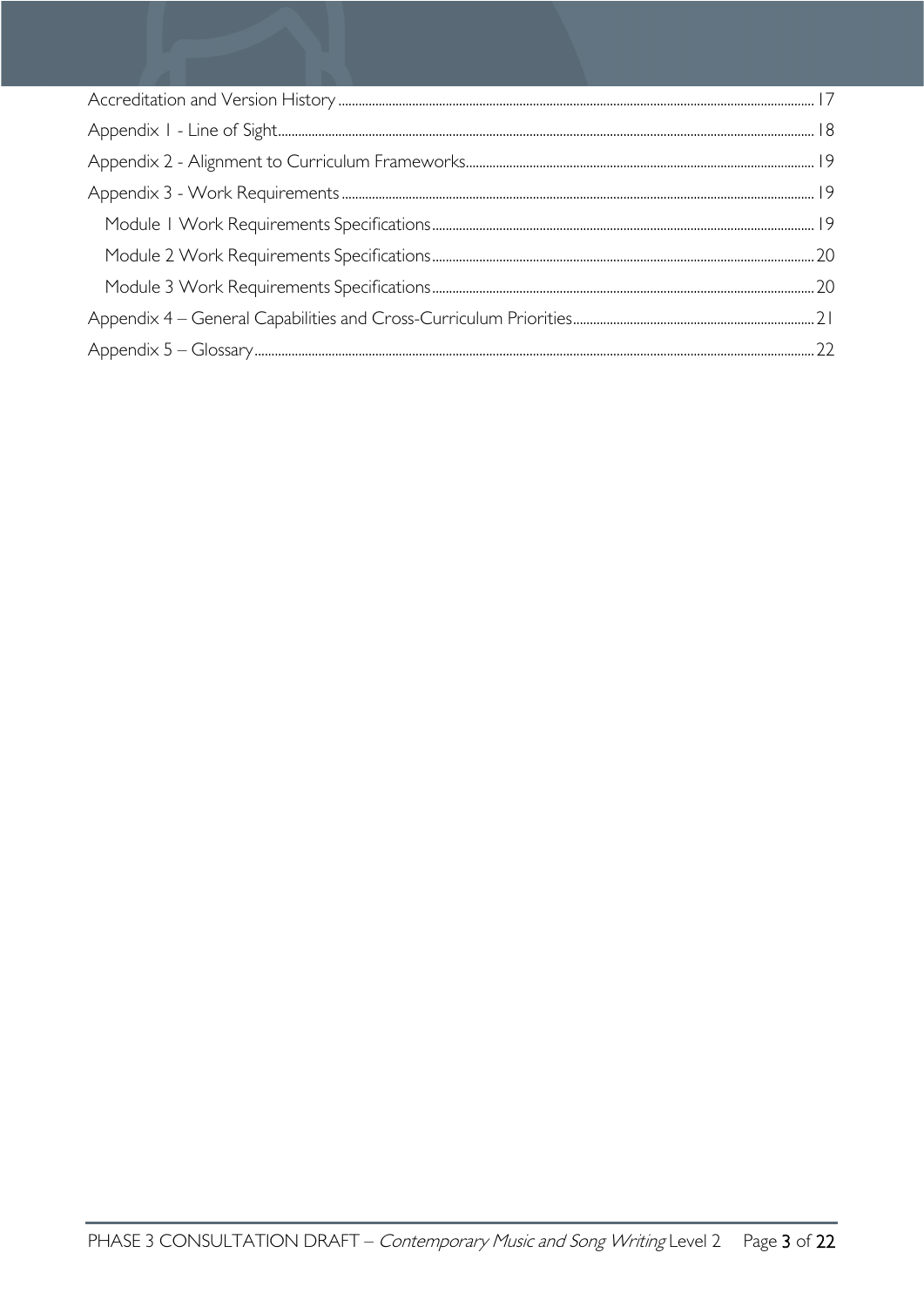# <span id="page-3-0"></span>Contemporary Music and Song Writing, 150 hours – Level 2

This course is the Level 2 component of the Contemporary Music and Song Writing program.

# <span id="page-3-1"></span>Aims

The purpose of Years 9 to 12 [Education](https://publicdocumentcentre.education.tas.gov.au/library/Shared%20Documents/Years-9-to-12-Education-Framework.pdf) is to enable all students to achieve their potential through Years 9 to 12 and beyond in further study, training or employment.

Years 9 to 12 Education enables: Personal Empowerment, Cultural Transmission, Preparation for Citizenship and Preparation for Work.

This course supports the principles of Access, Agency, Excellence, Balance, Support and Achievement as part of a range of programs that enables students to access a diverse and highly flexible range of learning opportunities suited to their level of readiness, interests and aspirations.

Courses aligned to the Years 9 to 12 Curriculum [Framework](https://publicdocumentcentre.education.tas.gov.au/library/Shared%20Documents/Education%209-12%20Frameworks%20A3%20WEB%20POSTER.pdf) belong to one of the five focus areas of Discipline-based Study, Transdisciplinary Projects, Professional Studies, Work-based Learning and Personal Futures.

Contemporary Music and Song Writing is a Professional Studies course.

# <span id="page-3-2"></span>Focus Area – Professional Studies

Professional Studies bridges academic courses and career-related study to provide students with a combination of academic and practical knowledge, skills and understanding to pursue a particular pathway of interest. Courses integrate exposure to professional environments, processes and practice through inquiry based learning. Professional Studies reflect professional processes and standards and provide learners with an equivalent experience to that of someone working within that profession Professional Studies enhances students cognitive capacity, efficacy, creativity and craftsmanship in readiness for higher education, internships, apprenticeships, or work in a designated field of interest. Professional Studies courses connect with recognised professional study pathways and contextually align with key Tasmanian industry sectors.

Professional Studies courses have three key features that guide teaching and learning:

- exposure to professional practice
- ideation, research, discovery and integrated learning
- production and sharing replicating a professional paradigm.

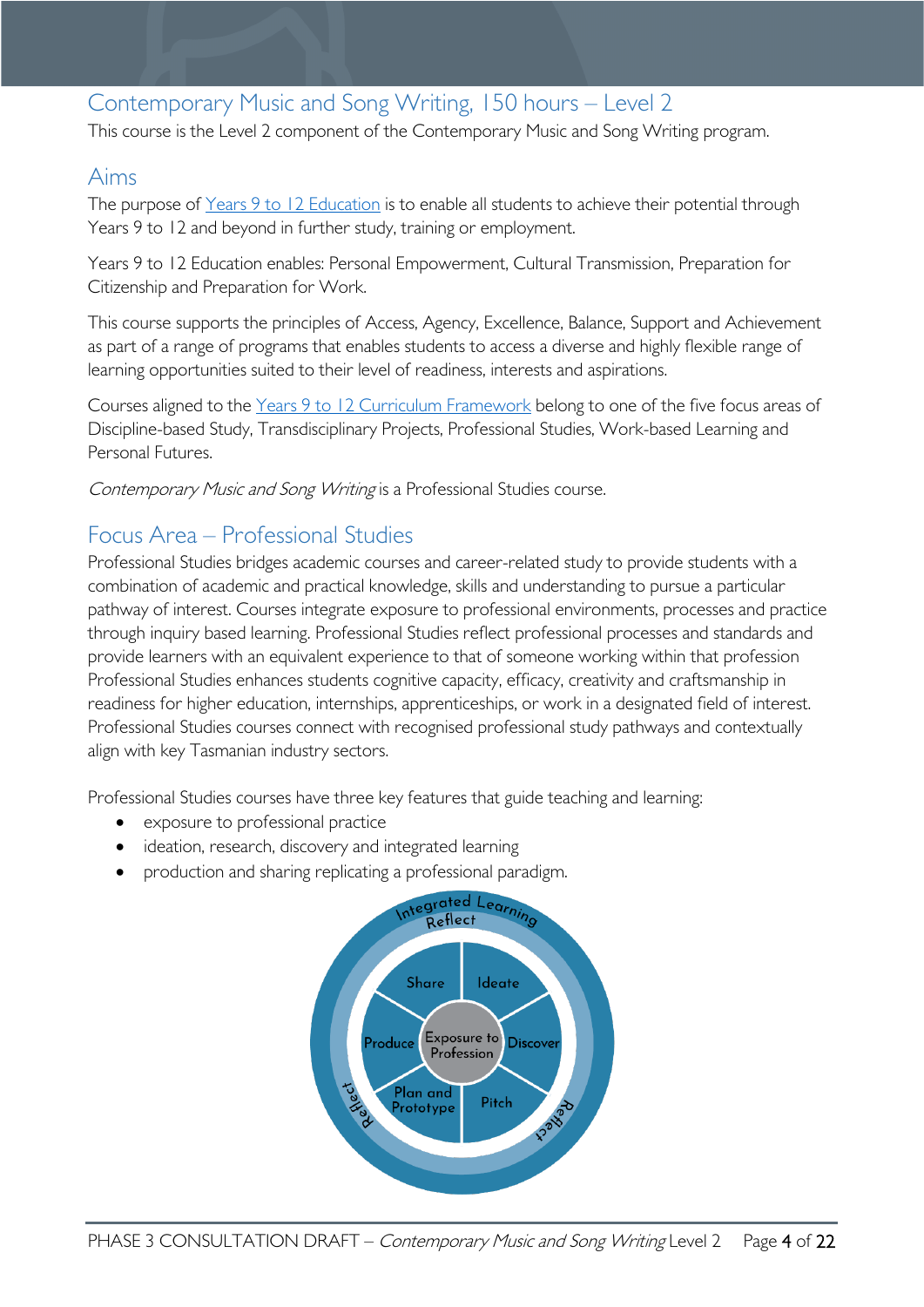In this course learners will do this by:

- producing and/or performing original music and songs in authentic and replicated professional settings such as recording studios and live music venues
- ideating, researching and composing original music and/or songs that are unique personal responses to ideas, issues and contexts
- marketing and sharing original music and/or songs using current industry workplace skills and knowledge

# <span id="page-4-0"></span>Rationale

Music is an expression of human experience. As an aural art form, music encompasses performing, composing, listening, analysing and communication. Learners study elements of music with increasing depth and complexity. The study of music enhances the cognitive, affective, motor, social and personal skills of learners. Contemporary music encompasses a range of styles developed in the 20<sup>th</sup> century to current times and genres would include but not be limited to blues, country, electronic/dance, experimental, folk, funk, hip-hop, jazz, metal, pop, rock, roots and world music.

Contemporary Music and Song Writing Level 2 provides opportunities for creative expression and the development of aesthetic appreciation. The course is a vehicle for learners to engage with, and create music that responds to current contexts, ideas and issues and express personal viewpoints and experience. Students develop an understanding of, and respect for, contemporary music and contemporary music practices across different times, places, cultures and contexts. Students listen to, perform, improvise, compose, and analyse songs and music in a diverse range of independent and collaborative experiences. The course develops music literacy, skills in music technology, and covers music industry topics including workplace health and safety and copyright issues. It is based on the current *Contemporary Music Level 2* course and will incorporate an elective song writing pathway.

Contemporary Music and Song Writing Level 2 will provide a foundation for the proposed University Connections Program (UCP) Song Writing course at the University of Tasmania, for Level 3 Music courses and other Music UCP courses. Contemporary Music and Song Writing Level 2 can develop transferable skills of critical and creative thinking, collaboration, communication, self-efficacy and confidence.

# <span id="page-4-1"></span>Integration of General Capabilities and Cross-Curriculum Priorities

The general capabilities addressed specifically in this course are:

- Critical and creative thinking  $\mathbb{C}$
- Ethical understanding  $\div$
- Personal and social capability

The cross-curriculum priorities are enabled through this course are:

- Aboriginal and Torres Strait Islander Histories and Cultures  $\mathscr W$
- Asia and Australia's Engagement with Asia **MA**
- Sustainability  $\triangleleft$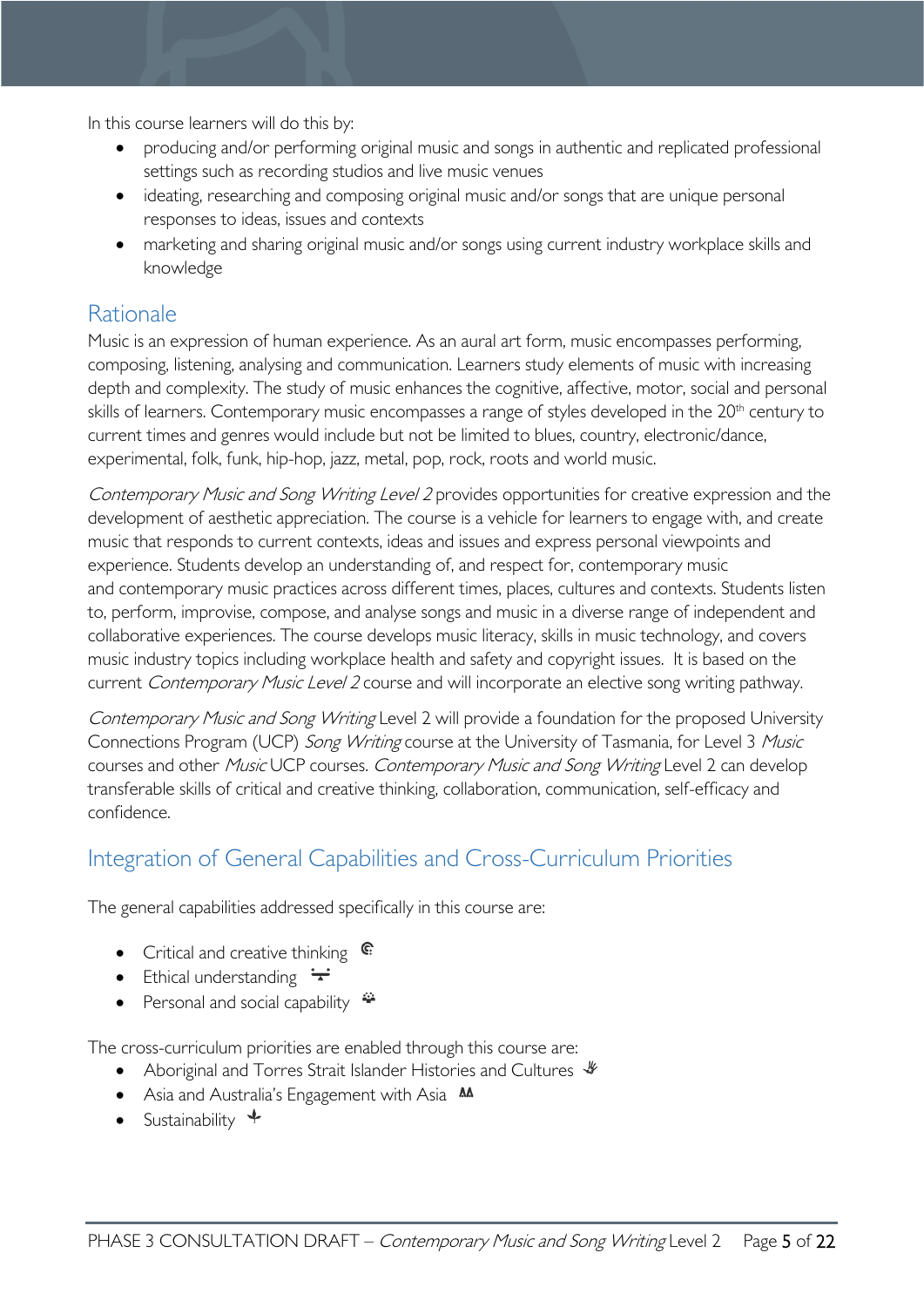# <span id="page-5-0"></span>Course Description

Contemporary Music and Song Writing Level 2 is a course where learners play, compose, and produce contemporary music and/or songs in a variety of contexts. Students learn about and apply current music industry standards and ethical ways of working. Contemporary music can be composed and performed in a range of styles including blues, country, electronic/dance, experimental, folk, funk, hiphop, jazz, metal, pop, rock, roots and world music. Students develop an understanding of, and respect for, contemporary music and contemporary music practices across different times, places, cultures and contexts. The course is practical, skills based and will develop learners' creative and critical thinking, collaboration, communication and self-management skills. Students will also develop confidence in their personal viewpoints as they compose original music and/or songs and learn how to effectively market them to an audience.

## <span id="page-5-1"></span>Pathways

Pathways into Contemporary Music and Song Writing Level 2 include Band 9-10 Australian Curriculum: Music, Arts Level 1 and some prior music, singing, performing and/or song writing experience.

Pathways out of *Contemporary Music and Song Writing* Level 2 include University Connections Program (UCP) Song Writing course at the University of Tasmania, Music Level 3 and other music UCP courses including Music Technology I and Foundation Practical Study.

# <span id="page-5-2"></span>Course Requirements

#### Access

Prior music, singing, performing and/or song writing experience is recommended for *Contemporary* Music and Song Writing Level 2.

#### Resources

Providers must ensure access to:

- appropriate instruments, in good working order, for learner foci: i.e., (but not limited to) bass guitar, electric and/or semi acoustic guitar, drums, keyboard, piano
- rehearsal space
- contemporary reference materials and resources
- selection of appropriate microphones to provide sound reinforcement/recording (dependent on instrumentation and vocal requirements)
- amplification (guitar amps, bass amps, Public Address (PA) system, mixer).

It is recommended providers ensure access to:

• digital Audio Workstation (DAW) with appropriate features, functions and software plugins: e.g. (but not limited to) Protools, Logic, Cubase, Garage Band, Audacity for learner multi-track recording investigations.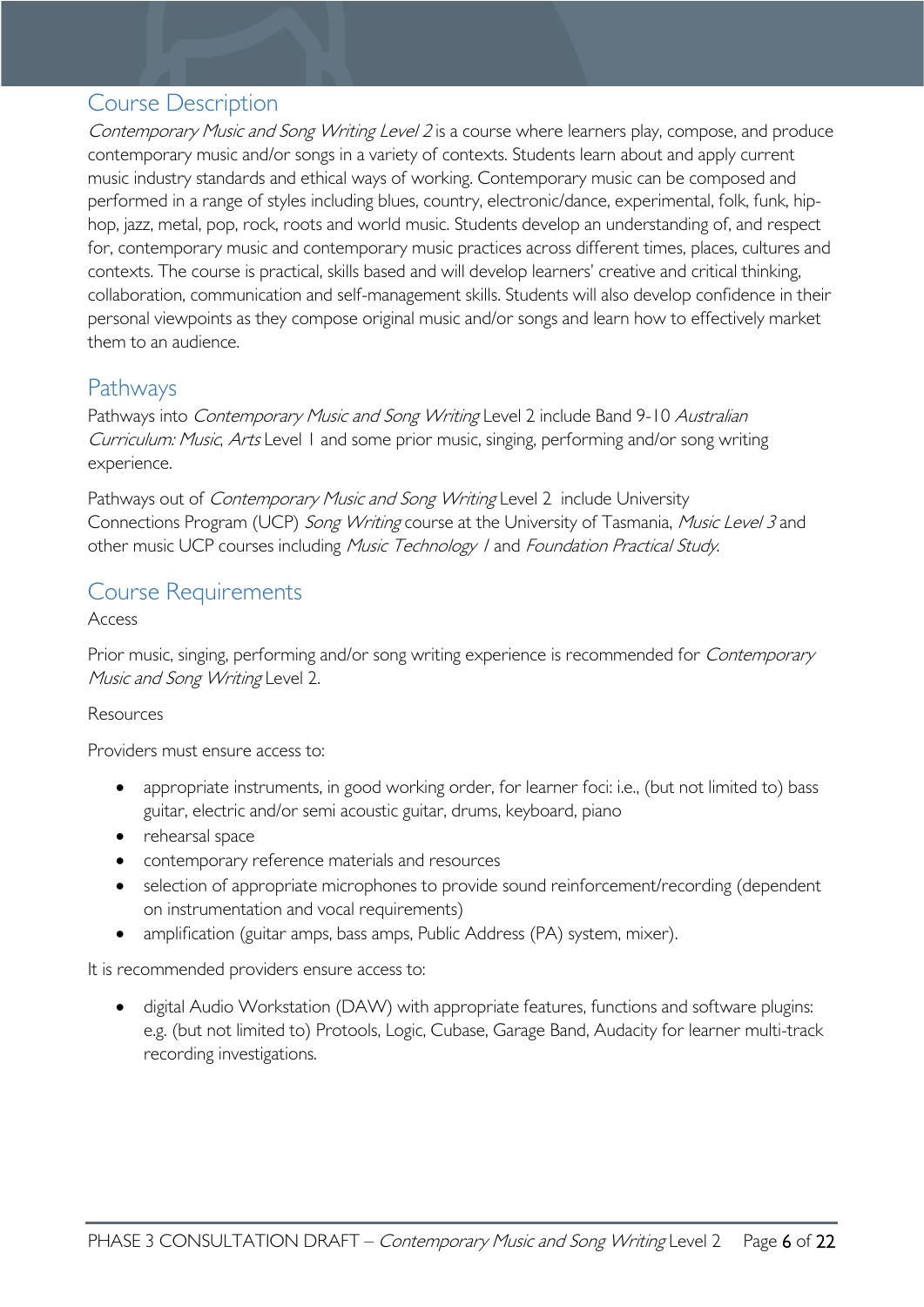# <span id="page-6-0"></span>Course Structure, Delivery and Progression

#### <span id="page-6-1"></span>**Structure**

This course consists of three 50-hour modules.

Modules available Core Module 1: Performing music and industry skills Core Module 2: Making music Core Module 3: Marketing and industry knowledge

#### Module 1 is concurrent across all modules.

| <b>CORE Module 1 - (concurrent across all modules)</b> |                                                          |  |  |
|--------------------------------------------------------|----------------------------------------------------------|--|--|
| Performing Music and Industry Skills                   |                                                          |  |  |
| <b>CORE Module 2</b><br><b>Making Music</b>            | <b>CORE Module 3</b><br>Marketing and Industry Knowledge |  |  |

#### <span id="page-6-2"></span>**Delivery**

Module 1 should be delivered concurrently with Modules 2 and 3. Module 2 is delivered before Module 3.

#### <span id="page-6-3"></span>Developmental Progression

Each module introduces and builds upon key ideas, concepts, skills, knowledge and understanding leading to a culminating performance of understanding reflected in the work requirements within each module.

## <span id="page-6-4"></span>Module 1 - Performing music and industry skills

In this concurrent Module 1, learners will produce and perform contemporary music and apply contemporary music industry skills and procedures.

#### <span id="page-6-5"></span>Module 1 Learning Outcomes

On successful completion of this module, learners will be able to:

- 1. perform stylistically, and with technical proficiency, within contemporary music genre(s) in an ensemble and/or as a soloist
- 2. recognise and use contemporary music industry skills including setting up and operating basic audio and music equipment and applying Work, Health, and Safety (WHS) procedures.

#### <span id="page-6-6"></span>Module 1 Content

In a variety of contexts students experience professional environments, processes and practices of contemporary music. They will perform either live or in recording studios, in ensembles or as soloists, and incorporate and apply music industry skills.

Key Knowledge: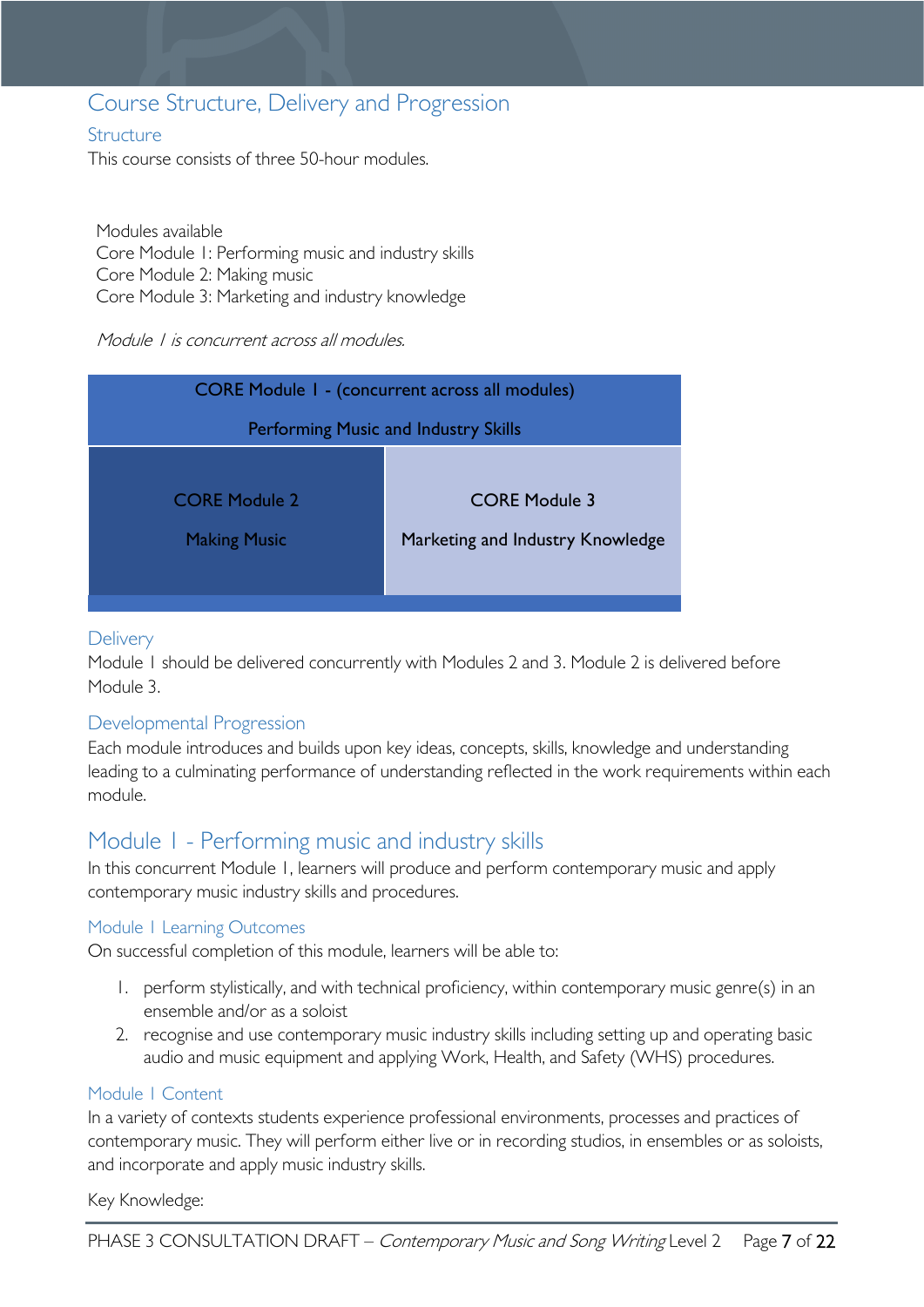To perform as a contemporary musician requires a mixture of artistry and practical knowledge. Performance requires confidence, practice, technical facility, rehearsal, expressiveness and refinement. Working in professional contemporary music environments (both simulated and actual) requires communication, collaboration, professionalism, self-direction, and self-awareness.

Key Skills:

### Performance

Learners develop technique in their chosen instrument (which may include voice) and learn about safety and care requirements associated with that instrument. They are encouraged to explore the unique characteristics and limitations of their chosen instrument and explore styles and genres that are appropriate for contemporary performance.

Learners explore a variety of ways to interpret music and choose those that are most appropriate in their given contexts. Through listening to live or recorded performances by professional musicians they use influences and inspirations to shape and develop their own personal performance styles. Discussing and appraising performances, either orally or in writing as well as reflecting on, and critically appraising, their own performances help develop learners' understanding of technique and quality.

#### Key focus areas:

- display a degree of technical proficiency on their instrument/voice in performance
- use notation appropriate to chosen instrument/voice
- care and maintain instrument/voice
- perform in a range of styles.

### In the development of performance skills, the following key content is addressed:

- intonation
- rhythm
- dynamics
- music expression: i.e., appropriate interpretation
- relevant idiom and style for music choice
- tonal quality
- fluency
- technical facility
- confidence
- accuracy.

### Practical Industry Skills

Learners develop skills and knowledge in the setup, care and maintenance of musical equipment. Learners explore setups and requirements for a variety of situations such as recording, indoor and outdoor performance, acoustic performance and ensemble and/or solo performances in small and large public venues (these may be undertaken in actual practical or hypothetical/simulated environments). Learners are introduced to Workplace Safety standards and guidelines and explore the implications of these on musicians and the contemporary music industry.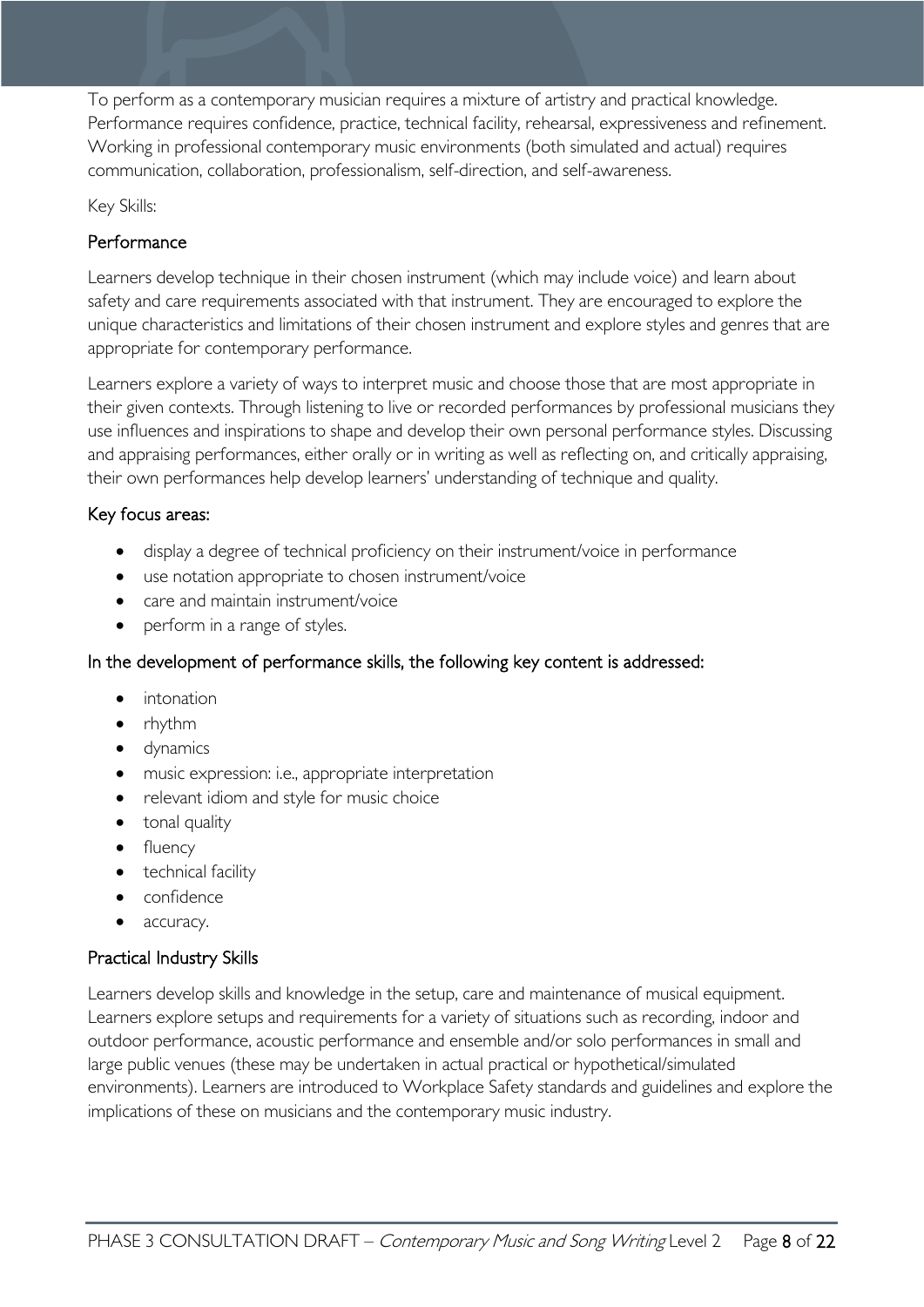Recording of vocals and instruments is a fundamental part of documenting and sharing both performance and composition. Learners engage in a variety of tasks to enable them to record and document effectively the music making of self and others in a variety of technical formats using simple and industry standard digital recording equipment, as available.

#### Key focus areas:

- demonstrate the setup of guitar, bass and keyboard amplifiers, drum kits and keyboards as used by a contemporary ensemble
- set up and operate a basic Public Address (PA) system
- undertake tasks associated with the processes of recording
- tune and maintain their instrument.

#### Understanding of these areas is developed through the following key content:

- venue specifics
- specific equipment used for amplification
- equipment maintenance and repair
- recording studio set up
- soundproofing
- anatomy of musical instruments
- use, transportation and storage of equipment: i.e., lead rolling
- requirements for tagging and testing.

#### <span id="page-8-0"></span>Module 1 Work Requirements

The work requirements of a course are processes, products or performances that provide a significant demonstration of achievement that is measurable against the course's standards. Work requirements need not be the sole form of assessment for a module.

The work requirements for this module are:

- Two (2) x Class based short performances (ensemble/ soloist)
- Two (2) x Class based complete performances (ensemble/ soloist)
- One (1) x Short Performances for an audience (live/ recorded) (ensemble/ soloist)
- One (1) x Complete Performances for an audience (live/ recorded) (ensemble/ soloist)
- One (1) x Short reflective response
- One (1) practical demonstrations of appropriate set up, operation and break down of PA (Vocal PA minimum).

See Appendix 3 for summary of Work Requirement specifications for this course.

<span id="page-8-1"></span>Module 1 Assessment

This module will assess criteria 1 and 2.

# <span id="page-8-2"></span>Module 2 - Making music

In Module 2, learners will compose and perform original contemporary music and/ or songs and recognise and knowingly use music elements to create effective compositions.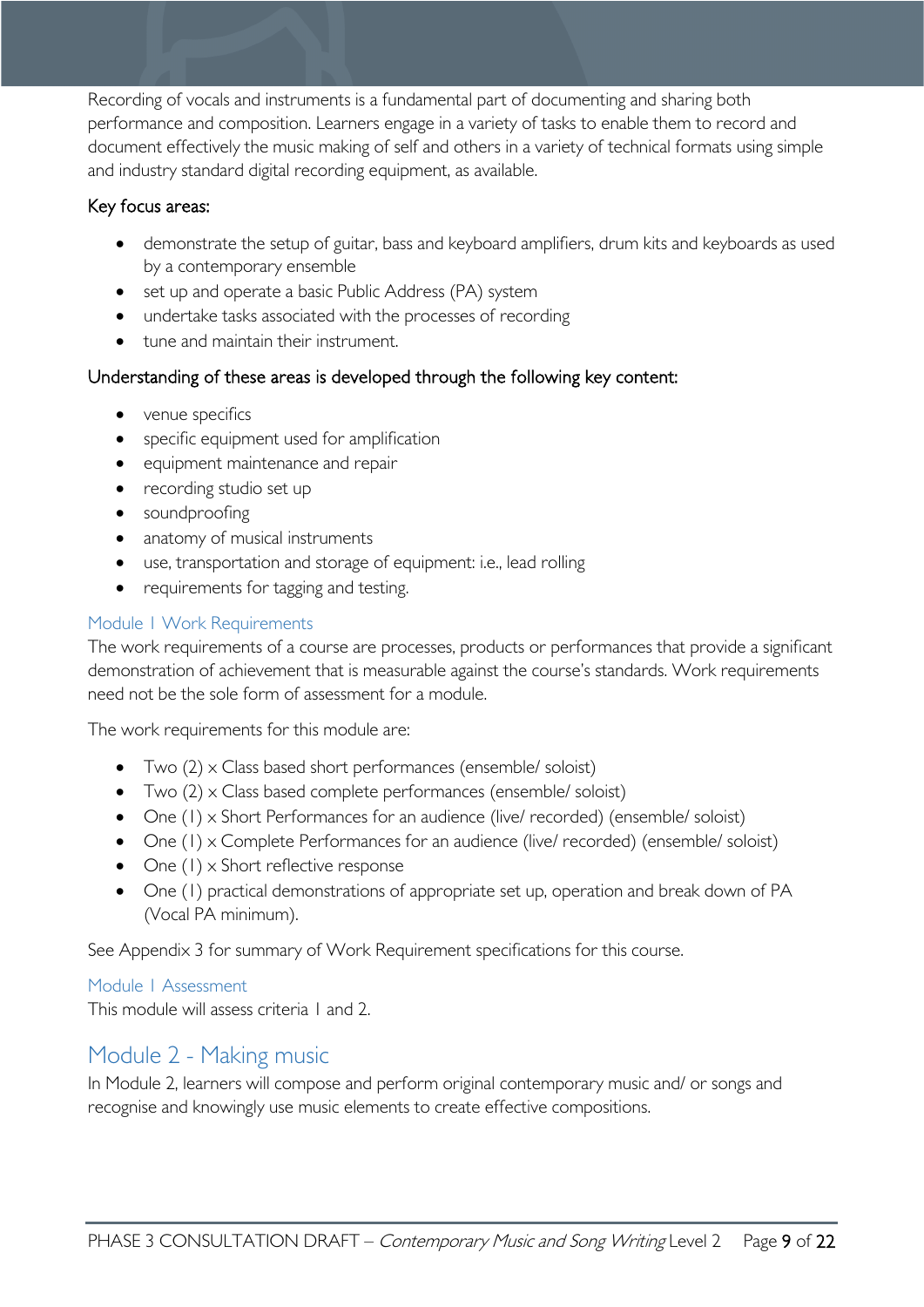#### <span id="page-9-0"></span>Module 2 Learning Outcomes

On successful completion of this module, learners will be able to:

- 3. compose and perform original music and/or songs in contemporary styles that creatively respond to contexts, ideas or issues.
- 4. recognise and effectively use music elements in aural, written and practical contexts.

#### <span id="page-9-1"></span>Module 2 Content

As they develop confidence in using musical elements, students ideate, research, and compose original music and/or songs that are unique personal responses to ideas, issues and contexts.

#### Key Knowledge:

Music can be analysed and composed by considering a variety of its elements or parts (aspects, characteristics, features) individually or together. A commonly used list of the main elements of music includes pitch, timbre, texture, dynamics, duration and form. Ideas, emotions and experiences are communicated through music by the manipulation of music elements.

Key Skills:

#### Composition

Learners are introduced to processes and strategies which assist them in the composition and recording of original contemporary music pieces. The exploration of a range of techniques and styles develops learners' appreciation of composing as a music-making process and their capacity for creative thinking.

Through consideration of their own compositions and those of others, learners have opportunities to discuss and present ideas about compositions clearly and confidently.

Through the process of completing several compositions, learners develop the skills to continue composing and develop pieces for performance in solo and ensemble contexts.

#### Key focus areas:

- understand the structure of contemporary compositions through critical assessment
- contribute to the composing and/or an arrangement of an original composition
- successfully perform an original composition
- undertake tasks associated with the recording of an original composition
- use contemporary notation to notate an original composition.

#### When creating music through composing, the following key content is addressed:

- dynamics
- target audience
- style
- lyrics
- harmonic structure
- form
- use of a range of instrumental/vocal textures
- musical expression.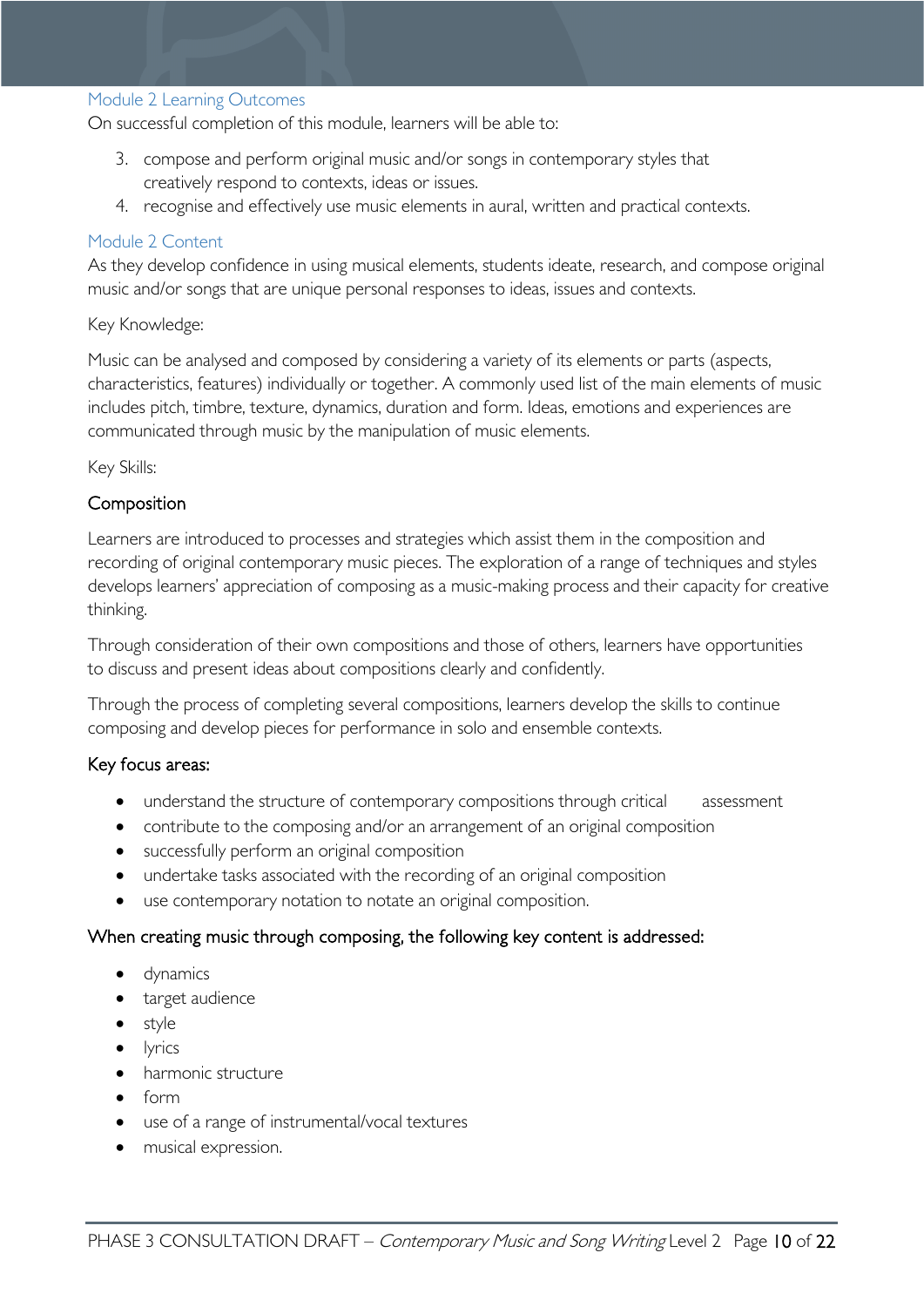#### Aural and Theoretical Skills

Learners listen to and notate examples in order to develop their aural skills. They study theoretical concepts in musical contexts. Understanding of tablature, sight-reading, sight-singing ensemble parts, or selected score-reading excerpts enhances the learner's musicianship and capacity to engage in a variety of musical texts.

Learners research and reflect on the history of their chosen instrument and the development of contemporary practices and theories that influence performance styles and qualities today.

#### Key focus areas:

- recognise and read notation required for their instrument/voice (i.e., score, chord chart, lead sheets)
- apply theoretical understanding and concepts to their instrument/voice
- identify intonation issues and transcribe and arrange contemporary pieces.

#### Understanding and application of aural and theoretical skills is developed through the following key content:

- rhythm components (beat, time signatures, metre)
- working within keys (tonality)
- transposition
- harmonic structure (i.e., perception of major/minor augmented and diminished chords)
- transcription (aural identification of intervals, rhythm, chord progressions, etc.)
- compositional devices
- harmonic structure (harmonic progressions, chord structure)
- working with both treble and bass clefs
- using composition terminology
- writing charts
- using a coherent melodic structure
- using symbols as appropriate
- critical assessment of contemporary music.

#### <span id="page-10-0"></span>Module 2 Work Requirements

The work requirements of a course are processes, products or performances that provide a significant demonstration of achievement that is measurable against the course's standards. Work requirements need not be the sole form of assessment for a module.

The work requirements for this module are:

- One (1) x Project Recording and notation/score of complete original composition
- One (1) x Performance of one (1) complete original composition (approx.  $1.30 3.30$  min)
- One (1) x Short response Annotation of musical score, chord chart or lead sheet
- One (1) x Response focus: (aural skills in perception of major/minor augmented and diminished chords)

See Appendix 3 for summary of Work Requirement specifications for this course.

#### <span id="page-10-1"></span>Module 2 Assessment

This module will assess criteria 3 and 4.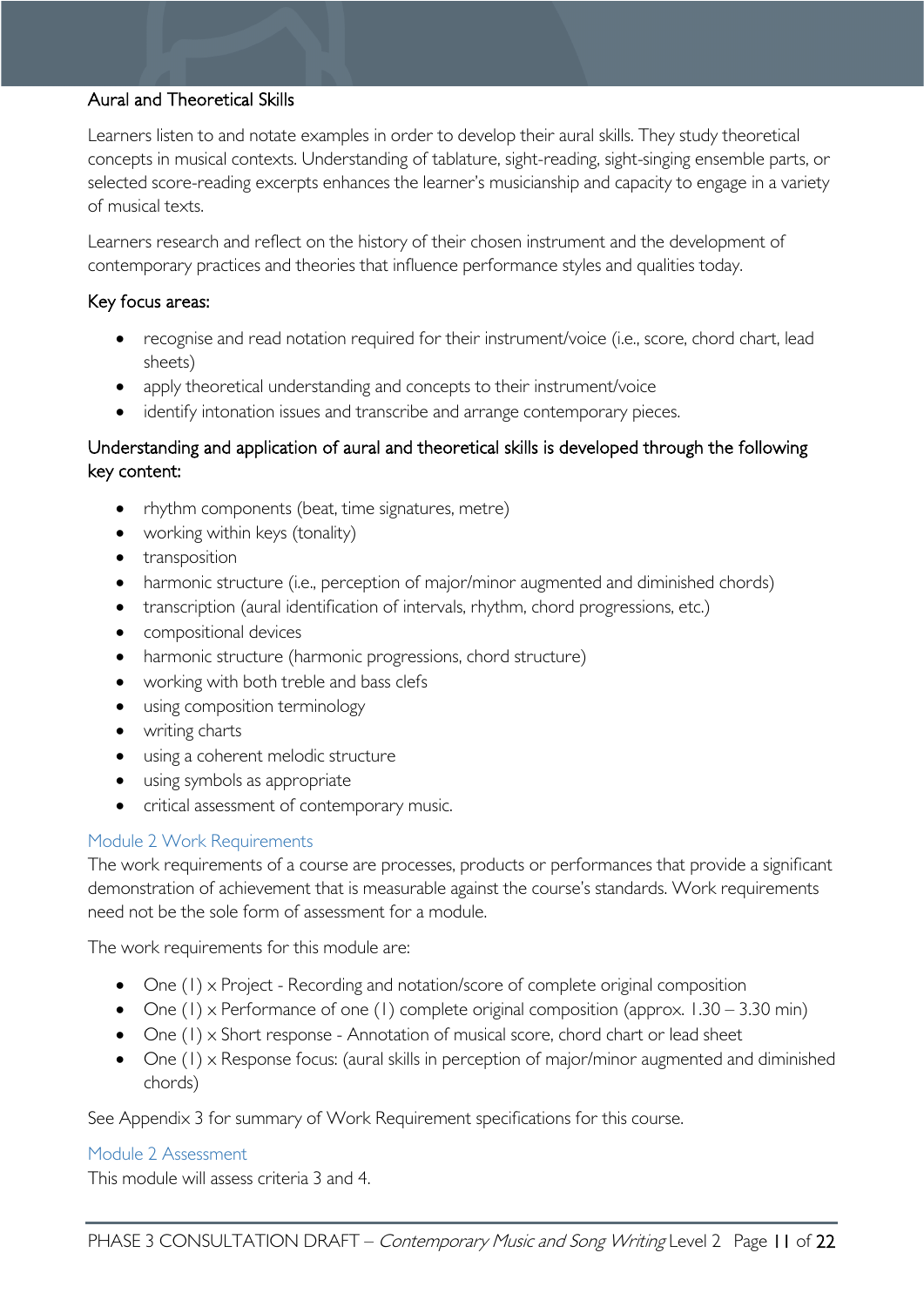# <span id="page-11-0"></span>Module 3 - Marketing and industry knowledge

In Module 3 learners are introduced to marketing strategies and current industry workplace skills and knowledge.

#### <span id="page-11-1"></span>Module 3 Learning Outcomes

On successful completion of this module, learners will be able to:

- 5. effectively promote, market and present a contemporary music event using targeted marketing strategies
- 6. apply current and informed industry knowledge including contemporary copyright laws and legal issues.

#### <span id="page-11-2"></span>Module 3 Content

Learners engage with real world components of the professional contemporary music industry associated with marketing of music and the legal aspects of music composition and performance.

#### Key Knowledge:

Professional musicians need to know how to market themselves. In effect, artists are creative entrepreneurs and learn how to market, brand and define themselves across digital, social and traditional media. Musicians also learn how to be responsible for their own ethical and legal practice and understand legal issues around copyright, cultural appropriation and contracts.

#### Key Skills:

Learners will develop skills in the marketing and promotion of contemporary musicians. They explore current trends in digital, social and traditional media.

Learners will research and address legal issues such as copyright and investigate the role of regulatory authorities such as Australasian Performing Rights Association (APRA) and Australasian Mechanical Copyright Owners Society (AMCOS).

Learners apply knowledge of marketing, promotion and performance related issues in simulated or authentic external performance opportunities.

#### Key focus areas:

- researching and completing written tasks on the structure and importance of copyright
- understanding and application of legal issues associated with contemporary music
- identifying and defining careers within the music industry.

#### Understanding of these areas is developed through the following key content:

- knowledge of APRA/AMCOS
- contracts
- social media and print media
- networks
- security
- health and safety issues related to studio and live performance contexts
- venue choice
- finance/costing events.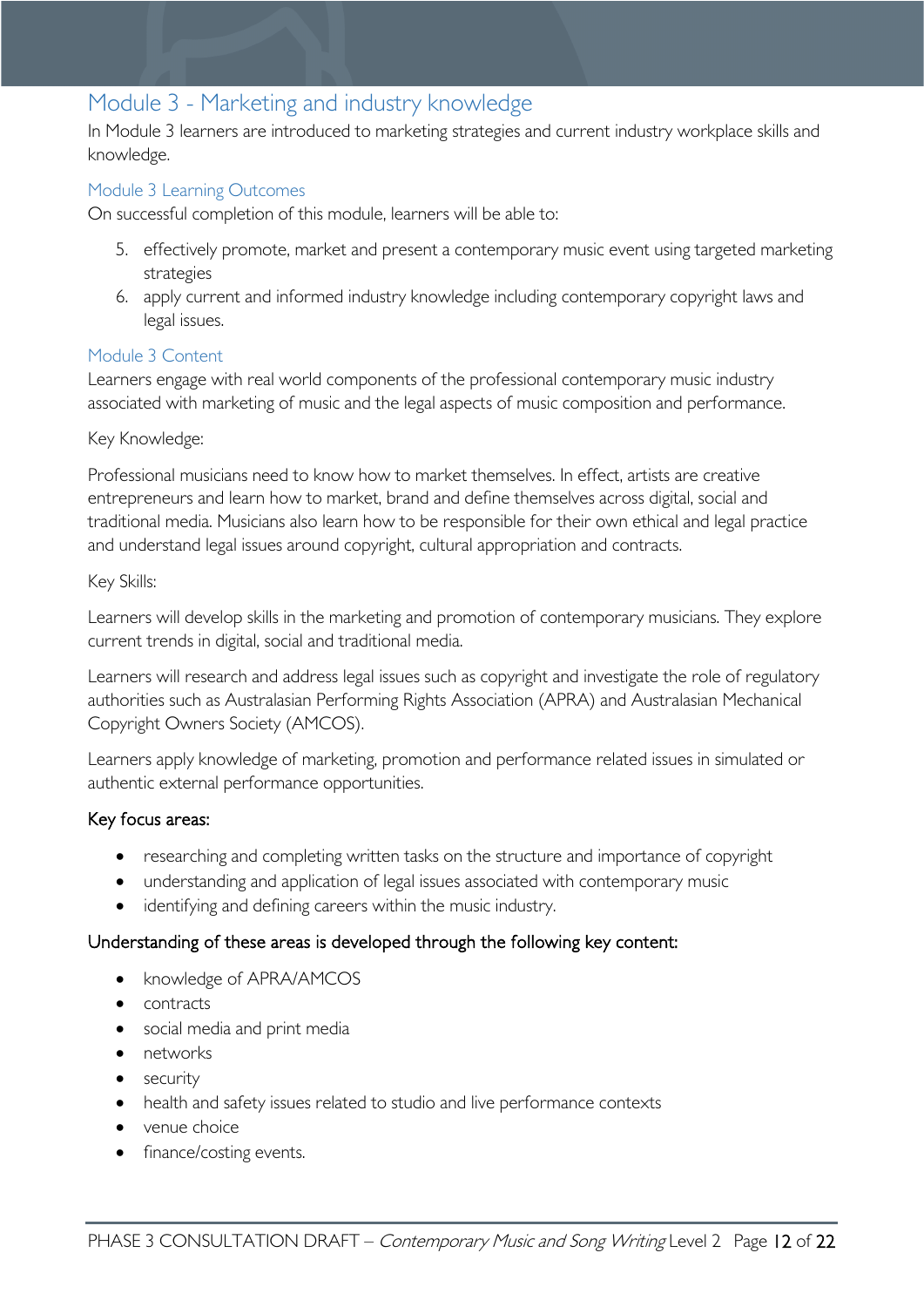#### <span id="page-12-0"></span>Module 3 Work Requirements

The work requirements of a course are processes, products or performances that provide a significant demonstration of achievement that is measurable against the course's standards. Work requirements need not be the sole form of assessment for a module.

The work requirements for this module are:

- One (1) x extended response, focus: marketing, promotion of contemporary music performance
- One (1) x short response, focus: regulatory authorities and legal requirements.

See Appendix 3 for summary of Work Requirement specifications for this course.

#### <span id="page-12-1"></span>Module 3 Assessment

This module will assess criteria 5 and 6.

### <span id="page-12-2"></span>Assessment

Criterion-based assessment is a form of outcomes assessment that identifies the extent of learner achievement at an appropriate end-point of study. Although assessment – as part of the learning program – is continuous, much of it is formative, and is done to help learners identify what they need to do to attain the maximum benefit from their study of the course. Therefore, assessment for summative reporting to TASC will focus on what both teacher and learner understand to reflect endpoint achievement.

The standard of achievement each learner attains on each criterion is recorded as a rating 'A', 'B', or 'C', according to the outcomes specified in the standards section of the course.

A 't' notation must be used where a learner demonstrates any achievement against a criterion less than the standard specified for the 'C' rating.

A 'z' notation is to be used where a learner provides no evidence of achievement at all.

Internal assessment of all criteria will be made by the provider. Providers will report the learner's rating for each criterion to TASC.

#### <span id="page-12-3"></span>Criteria

|                      | Module I | Module 2 | Module 3 | Notes                             |
|----------------------|----------|----------|----------|-----------------------------------|
| Criteria<br>Assessed | ے ،      | 3,4      | J,6      | Two focus criteria per<br>module. |

The assessment for *Contemporary Music and Song Writing* Level 2 will be based on the degree to which the learner can:

- 1. perform a range of contemporary music works with technical and musical facility as a member of an ensemble or as a soloist
- 2. set up and operate basic audio and musical equipment
- 3. compose and perform original music and/or songs in contemporary styles
- 4. recognise and use music elements in aural, written and practical contexts
- 5. promote, market and present contemporary music events
- 6. apply industry knowledge including the understanding of legal issues and copyright.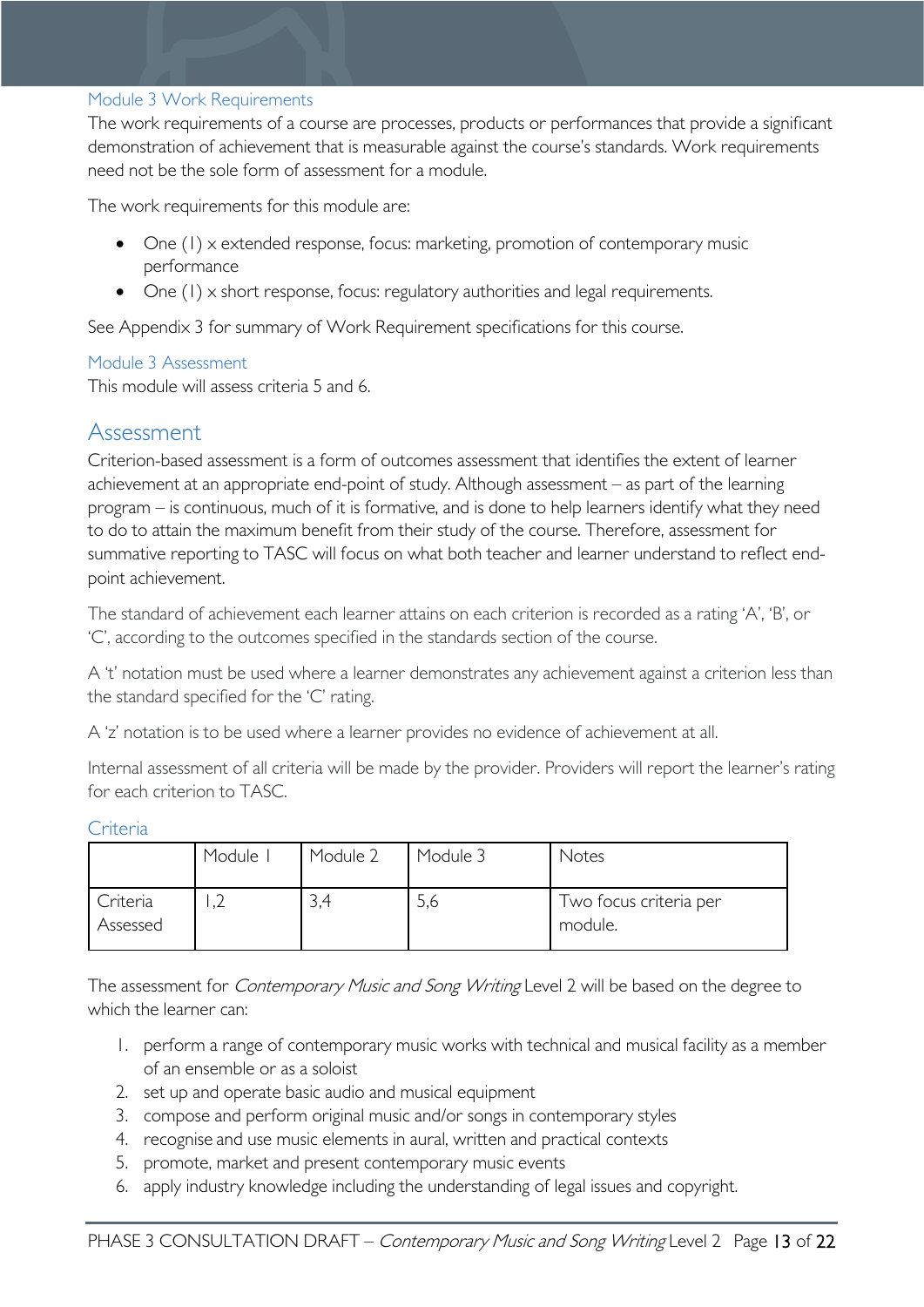#### <span id="page-13-0"></span>**Standards**

Criterion 1: perform a range of contemporary music works with technical and musical facility as a member of an ensemble or as a soloist

| Rating C                                                                                                                               | Rating B                                                                                                                                         | Rating A                                                                                                                                                     |
|----------------------------------------------------------------------------------------------------------------------------------------|--------------------------------------------------------------------------------------------------------------------------------------------------|--------------------------------------------------------------------------------------------------------------------------------------------------------------|
| performs music that is mostly<br>accurate and fluent in<br>rhythm, notes and sound<br>production so that overall<br>effect is retained | performs music that is<br>accurate and fluent in<br>rhythm, notes and sound<br>production so that overall<br>effect is retained                  | performs music with high<br>levels of accuracy and fluency<br>in rhythm, notes and sound<br>production so that overall<br>effect is retained and<br>enhanced |
| performs with limited<br>dexterity and instrumental<br>competence. There may be<br>errors/flaws.                                       | performs with dexterity and<br>instrumental competence.<br>There may be minor<br>errors/flaws that do not<br>detract from the overall<br>effect. | performs with dexterity and<br>instrumental competence and<br>minimal flaws                                                                                  |
| performs using a limited<br>range of techniques and<br>expression.                                                                     | performs using a range of<br>techniques and expression.                                                                                          | performs using a wide range<br>of appropriate techniques<br>and expression to maintain<br>the musical integrity of the<br>piece.                             |

Criterion 2: set up and operate basic audio and musical equipment

| Rating C                                                                                                                                                 | Rating B                                                                                                                                                          | Rating A                                                                                                                                                                                                  |
|----------------------------------------------------------------------------------------------------------------------------------------------------------|-------------------------------------------------------------------------------------------------------------------------------------------------------------------|-----------------------------------------------------------------------------------------------------------------------------------------------------------------------------------------------------------|
| correctly sets up amplifiers,<br>drum kits, keyboards and<br>vocal PA system                                                                             | correctly sets up amplifiers,<br>drum kits, keyboards and<br>vocal PA system and, with<br>guidance, uses controls and<br>sounds to achieve intended<br>outcomes   | correctly sets up amplifiers,<br>drum kits, keyboards and<br>vocal PA system and<br>manipulates controls and<br>sounds to achieve intended<br>outcomes                                                    |
| undertakes recording of an<br>original composition, as<br>directed with limited control<br>over intended stylistic<br>outcomes                           | undertakes and contributes<br>some music and/or technical<br>ideas to a recording of an<br>original composition<br>contributing to intended<br>stylistic outcomes | undertakes and contributes<br>appropriate music and/or<br>technical ideas to a recording<br>of an original composition,<br>contributing to mix aesthetics                                                 |
| appropriately cares* for<br>contemporary music<br>equipment** and follows<br>workplace safety<br>requirements, protocols and<br>procedures, as directed. | appropriately cares* for<br>contemporary music<br>equipment** and correctly<br>follows workplace safety<br>requirements, protocols and<br>procedures.             | appropriately cares* for<br>contemporary music<br>equipment** and correctly<br>follows workplace safety<br>requirements, protocols and<br>procedures, and<br>collaboratively supports<br>others to do so. |

\* 'Care' includes but is not limited to storage, desired intonation, and warm-up.

\*\* 'Contemporary music equipment' includes but is not limited to musical instruments, accessories, amplifiers, and PA systems.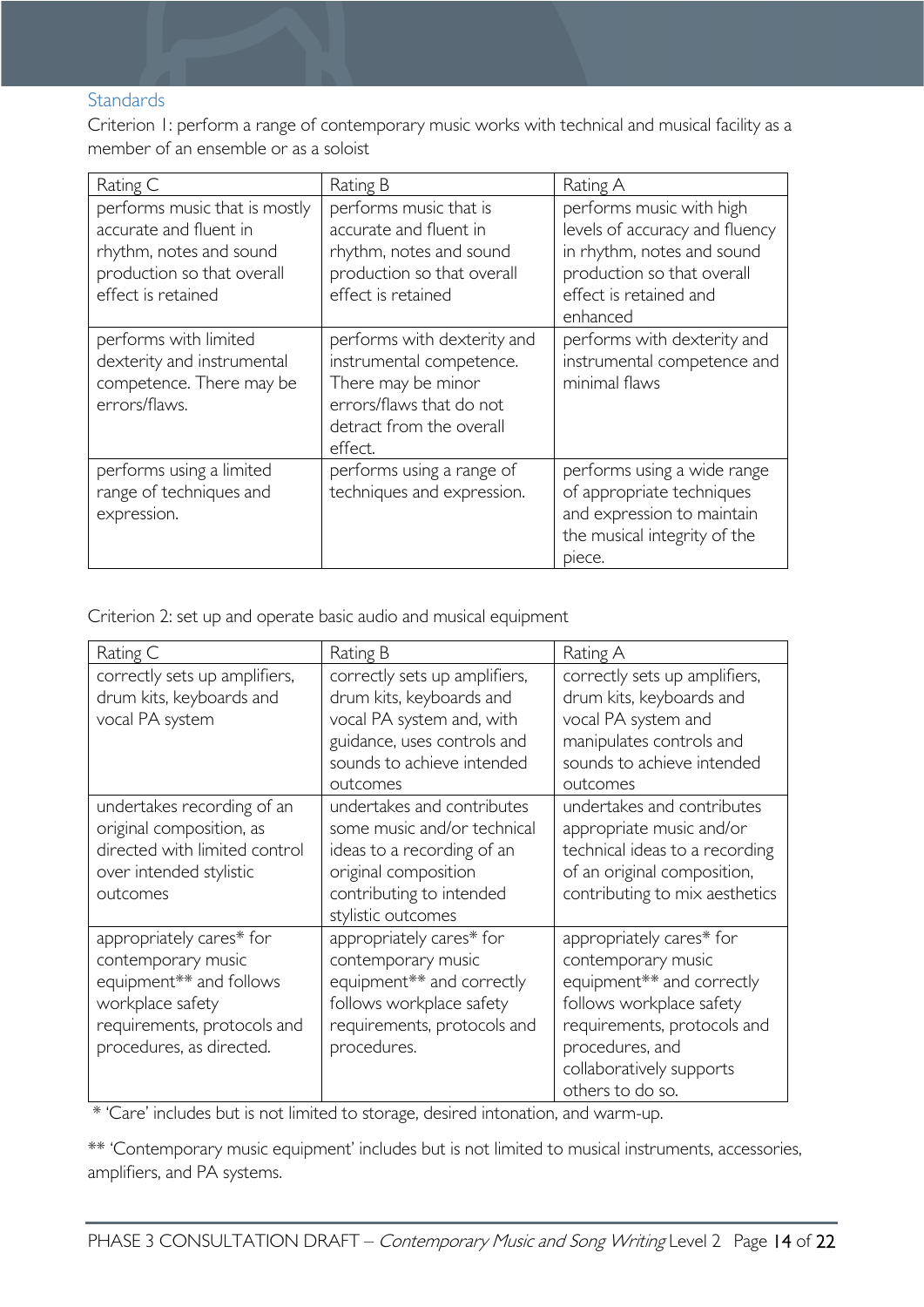Criterion 3: compose and perform original music and/or songs in contemporary styles

| Rating C                                                             | Rating B                                                | Rating A                                                        |
|----------------------------------------------------------------------|---------------------------------------------------------|-----------------------------------------------------------------|
| composes and performs<br>simple, cohesive music works                | composes and performs<br>cohesive music works           | composes and performs<br>cohesive music works                   |
| generally appropriate to                                             | appropriate to style/genre                              | appropriate to style/genre,                                     |
| style/genre                                                          |                                                         | and dynamics                                                    |
| uses basic music concepts in<br>composing original musical<br>ideas  | uses a range of appropriate<br>music concepts and ideas | uses a wide range of<br>appropriate music concepts<br>and ideas |
| selects musical elements<br>unrelated or inappropriate to<br>intent. | selects musical elements to<br>suit intent.             | selects musical elements to<br>successfully convey intent.      |

Criterion 4: recognise and use music elements in aural, written and practical contexts

| Rating C                                                                                                    | Rating B                                                                                     | Rating A                                                                                             |  |
|-------------------------------------------------------------------------------------------------------------|----------------------------------------------------------------------------------------------|------------------------------------------------------------------------------------------------------|--|
| identifies and uses some                                                                                    | correctly identifies and uses                                                                | correctly identifies and                                                                             |  |
| aspects of pitch in given                                                                                   | aspects of pitch in given                                                                    | accurately uses aspects of                                                                           |  |
| contemporary music                                                                                          | contemporary music                                                                           | pitch in contemporary music                                                                          |  |
| contexts                                                                                                    | contexts                                                                                     | contexts                                                                                             |  |
| uses elements of time in<br>contemporary music<br>contexts                                                  | correctly identifies and uses<br>elements of time in given<br>contemporary music<br>contexts | correctly identifies and<br>accurately uses elements of<br>time in contemporary music<br>contexts    |  |
| uses a limited range of music<br>terminology to describe<br>examples and excerpts of<br>contemporary music. | uses music terminology to<br>describe examples and<br>excerpts of contemporary<br>music.     | uses appropriate music<br>terminology to describe<br>examples and excerpts of<br>contemporary music. |  |

Criterion 5: promote, market and present contemporary music events

| Rating C                       | Rating B                     | Rating A                     |  |
|--------------------------------|------------------------------|------------------------------|--|
| produces appropriate           | produces appropriate         | produces effective and       |  |
| promotional material for       | promotional material for     | appropriate promotional      |  |
| own performance/product        | own performance/product      | material for own             |  |
| using a limited range of media | using a variety of media     | performance/product using a  |  |
|                                |                              | variety of media             |  |
| markets own performance        | plans promotion of own       | plans and meets deadlines in |  |
| /product with direction        | performance /product         | promotion of own             |  |
|                                |                              | performance /product         |  |
| identifies limited careers,    | identifies careers, networks | identifies and describes a   |  |
| networks and performance       | and performance              | wide range of careers,       |  |
| opportunities within the       | opportunities within the     | networks and performance     |  |
| contemporary music industry.   | contemporary music industry, | opportunities within the     |  |
|                                | and identifies appropriate   | contemporary music industry, |  |
|                                | performance venues.          | and identifies appropriate   |  |
|                                |                              | performance venues.          |  |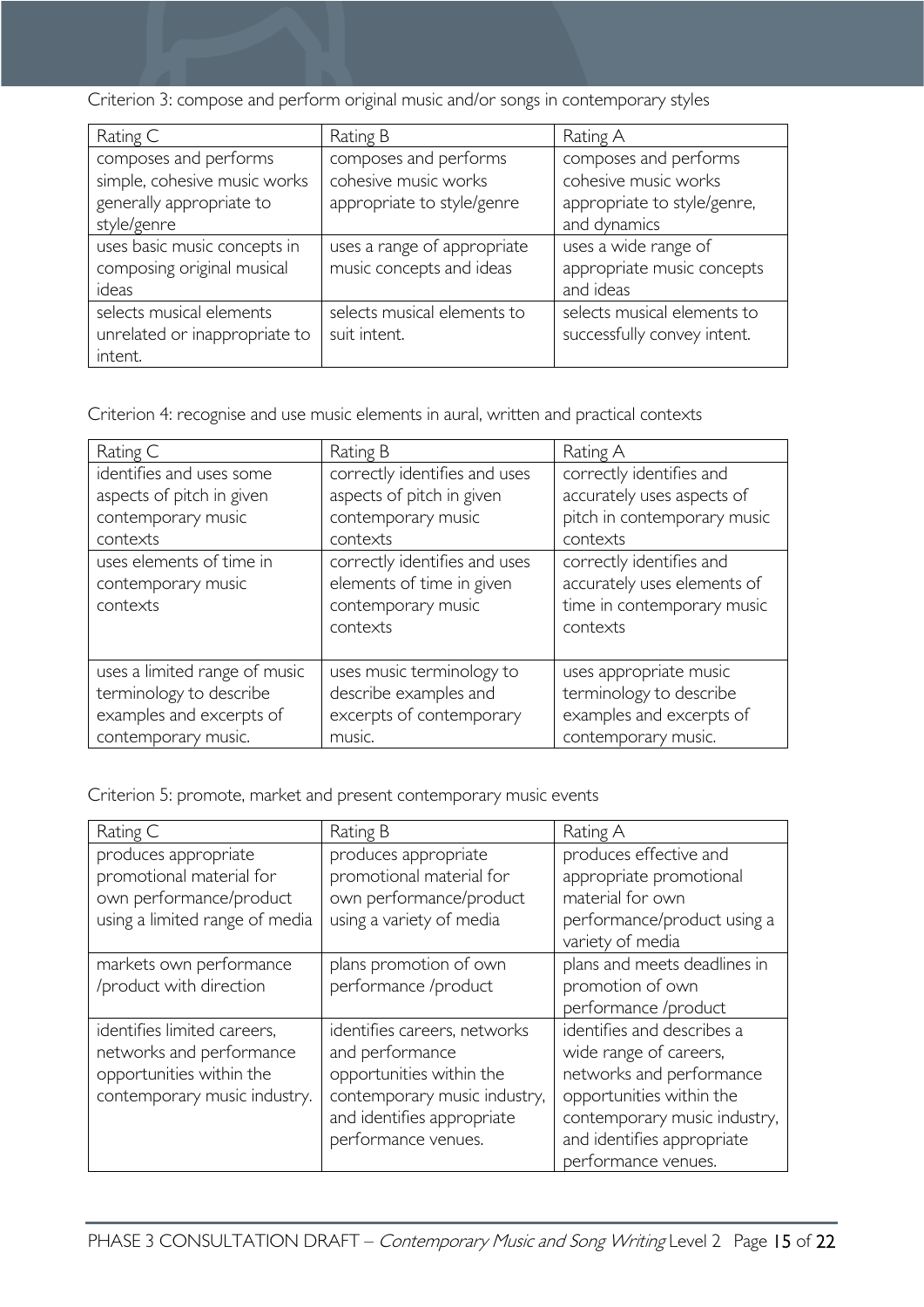Criterion 6: apply industry knowledge including the understanding of legal issues and copyright

| Rating C                                             | Rating B                       | Rating A                       |  |
|------------------------------------------------------|--------------------------------|--------------------------------|--|
| identifies meaning and                               | explains meaning and           | explains meaning and           |  |
| implication of copyright as it                       | implication of copyright as it | implication of copyright as it |  |
| relates to the music industry                        | relates to the music industry, | relates to the music industry, |  |
|                                                      | and describes some copyright   | and correctly describes        |  |
|                                                      | processes                      | copyright processes            |  |
| identifies meaning and                               | explains meaning and           | accurately explains in detail, |  |
| implication of simple                                | implication of simple          | the meaning and implication    |  |
| contracts as they relate to                          | contracts as they relate to    | of simple contracts as they    |  |
| the music industry<br>the music industry             |                                | relate to the music industry   |  |
| identifies common security,                          | describes common security,     | correctly describes common     |  |
| workplace safety and legal                           | workplace safety and legal     | security, workplace safety     |  |
| issues related to public<br>issues related to public |                                | and legal issues related to    |  |
| performance of                                       | performance of                 | public performance of          |  |
| contemporary music.                                  | contemporary music and         | contemporary music and         |  |
|                                                      | suggests some appropriate      | suggests appropriate actions   |  |
|                                                      | actions to reduce risk.        | to reduce risk.                |  |

# <span id="page-15-0"></span>Quality Assurance

• This will be determined by TASC at time of accreditation.

# <span id="page-15-1"></span>Qualifications and Award Requirements

The final award will be determined by the Office of Tasmanian Assessment, Standards and Certification from 6 ratings.

The minimum requirements for an award in *Contemporary Music and Song Writing* Level 2 are as follows:

EXCEPTIONAL ACHIEVEMENT (EA) 5 'A' ratings, 1 'B' rating

HIGH ACHIEVEMENT (HA) 3 'A' ratings, 2 'B' ratings, 1 'C' rating

COMMENDABLE ACHIEVEMENT (CA) 3 'B' ratings, 3 'C' ratings

SATISFACTORY ACHIEVEMENT (SA) 5 'C' ratings

PRELIMINARY ACHIEVEMENT (PA) 3 'C' ratings

A learner who otherwise achieves the ratings for an SA (Satisfactory Achievement) award but who fails to show any evidence of achievement in one or more criteria ('z' notation) will be issued with a PA (Preliminary Achievement) award.

# <span id="page-15-2"></span>Course Evaluation

This will be confirmed by time of accreditation.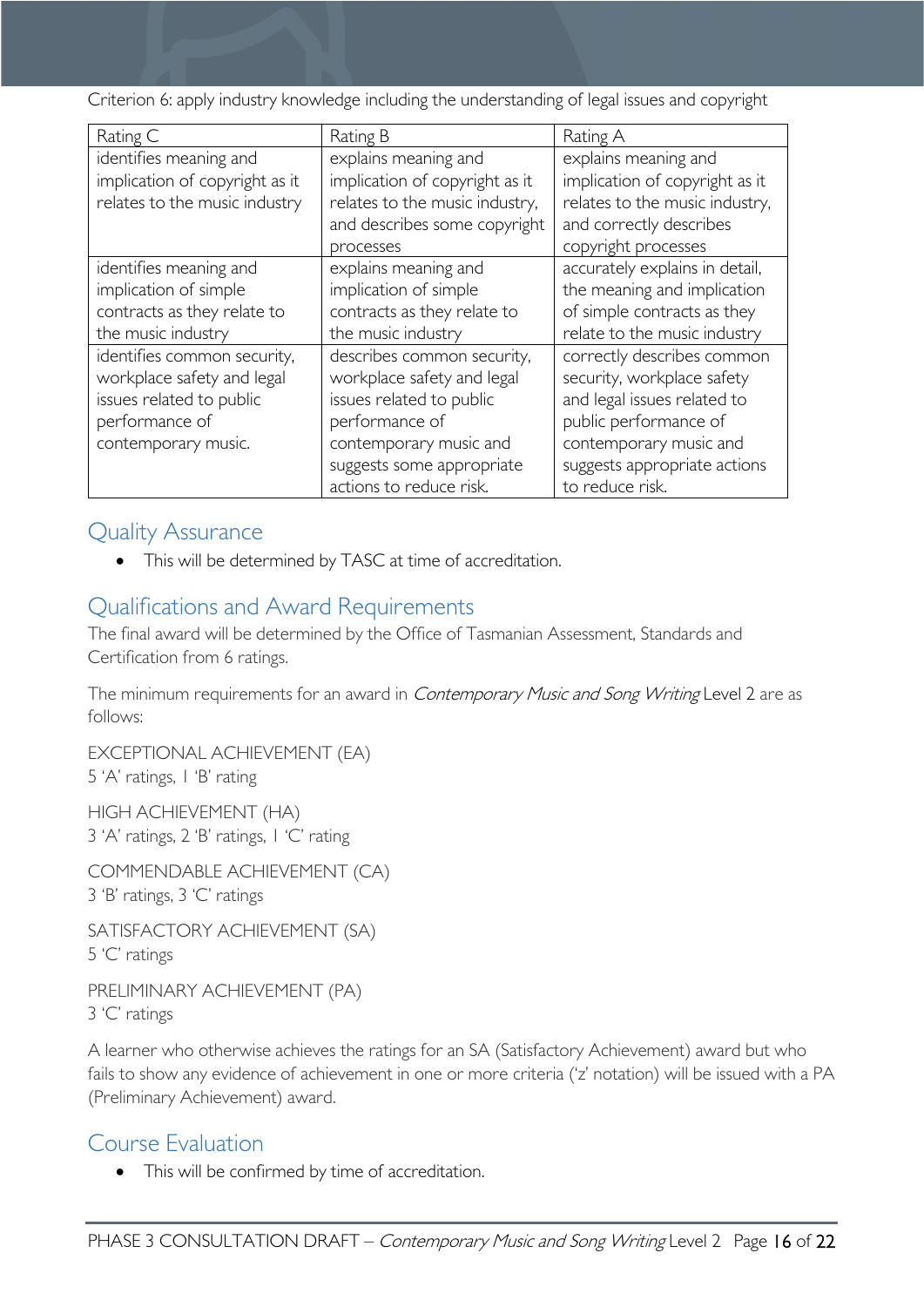# <span id="page-16-0"></span>Course Developer

This course has been developed by the Department of Education's Years 9 to 12 Learning Unit in collaboration with Catholic Education Tasmania and Independent Schools Tasmania.

# <span id="page-16-1"></span>Accreditation and Version History

• Details to be determined by TASC at time of accreditation.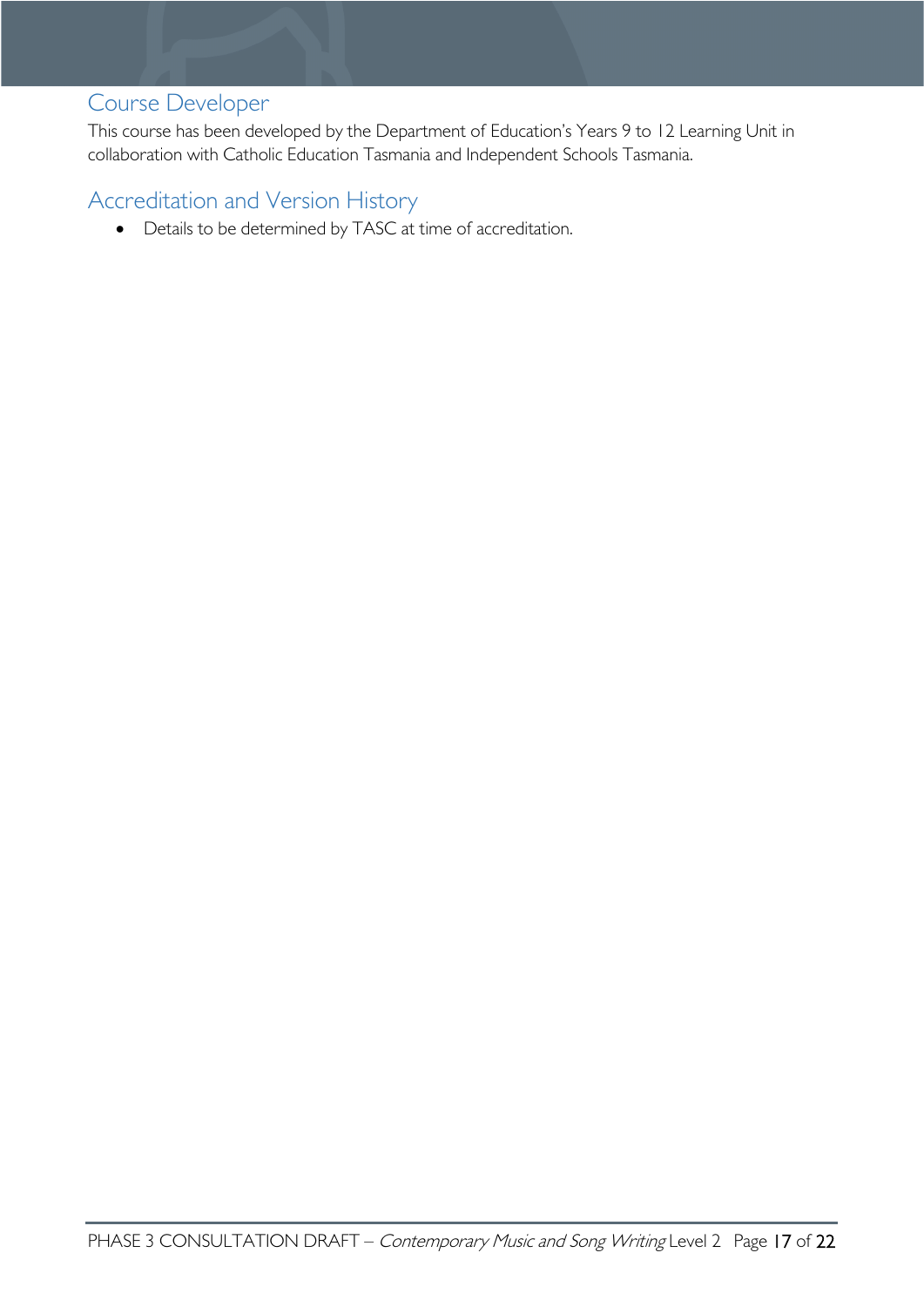# Appendix 1 - Line of Sight



<span id="page-17-0"></span>

|    | Learning Outcomes                                                                                                                                                                     | Course<br>Content | Work<br>Requirements | Criteria       | Standards   | General<br>Capabilities<br>(GC) |
|----|---------------------------------------------------------------------------------------------------------------------------------------------------------------------------------------|-------------------|----------------------|----------------|-------------|---------------------------------|
|    | perform stylistically, and with technical proficiency, within contemporary<br>music genre(s) in an ensemble and/or as a soloist.                                                      | Module I          | Module               | $\mathsf{C}$   | E1, 2, 3    | GC:<br><u>ଙ୍</u>                |
| 2. | recognise and use contemporary music industry skills including setting up<br>and operating basic audio and music equipment and applying Work,<br>Health, and Safety (WHS) procedures. | Module I          | Module               | C <sub>2</sub> | E1, 2, 3    | GC:<br><u>ଙ</u> ୍କ              |
| 3. | compose and perform original music and/or songs in contemporary<br>styles that creatively respond to contexts, ideas or issues.                                                       | Module 2          | Module 2             | C <sub>3</sub> | E1, 2, 3    | GC:<br>G:                       |
| 4. | recognise and effectively use music elements in aural, written and<br>practical contexts.                                                                                             | Module 2          | Module 2             | C <sub>4</sub> | E1, 2, 3    | GC:<br>G:                       |
| 5. | effectively promote, market and present a contemporary music event<br>using targeted marketing strategies.                                                                            | Module 3          | Module 3             | C <sub>5</sub> | E1, 2, 3    | GC:<br><u>େ କ</u>               |
| 6. | apply current and informed industry knowledge including contemporary<br>copyright laws and legal issues.                                                                              | Module 3          | Module 3             | C <sub>6</sub> | $E$ 1, 2, 3 | GC:                             |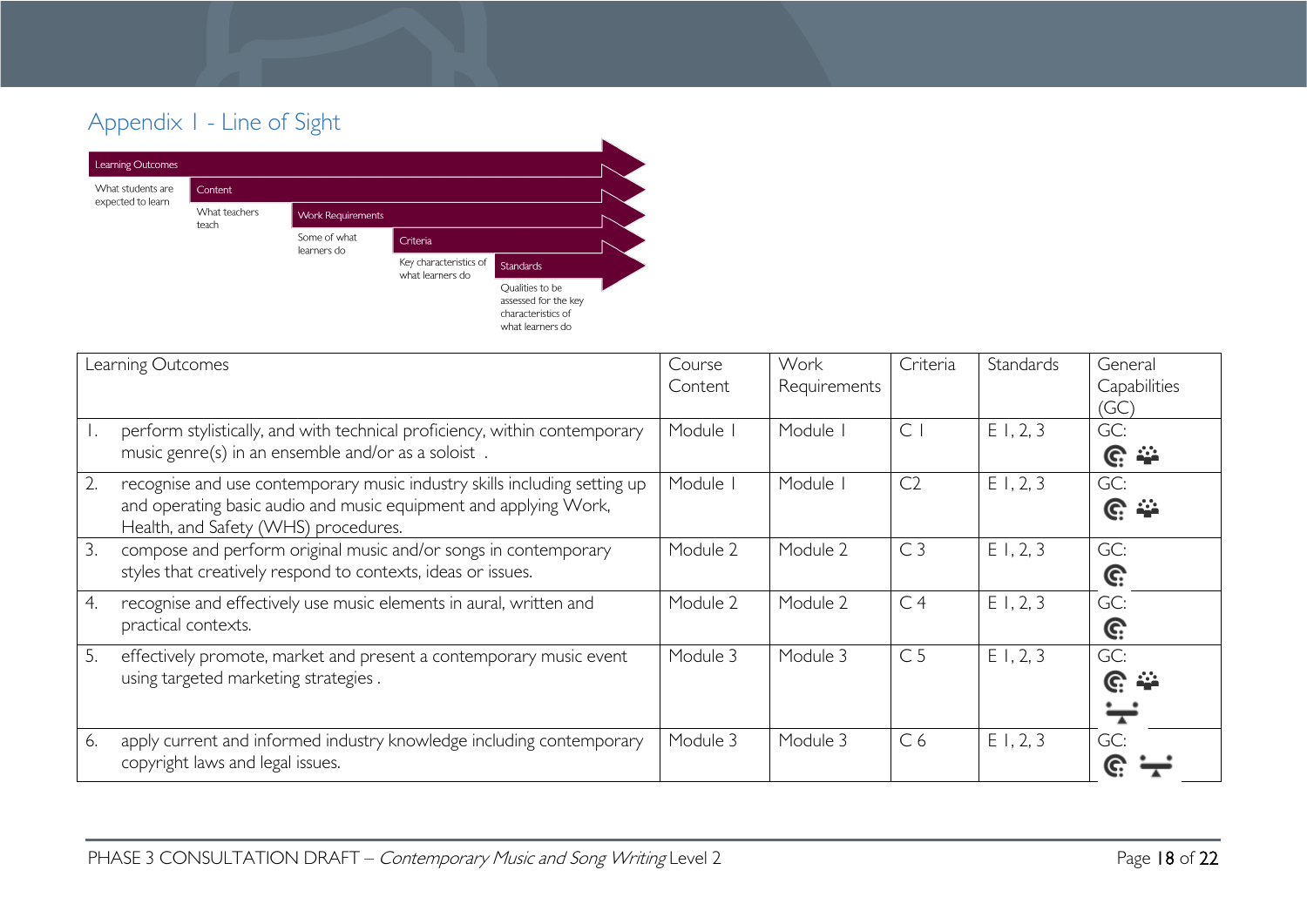# <span id="page-18-0"></span>Appendix 2 - Alignment to Curriculum Frameworks

There are no statements of national standards or frameworks relevant to this course.

# <span id="page-18-1"></span>Appendix 3 - Work Requirements

### <span id="page-18-2"></span>Module 1 Work Requirements Specifications

Focus Area: Professional Studies

Title of Work Requirement:  $2 \times$  Class based, and  $1 \times$  audience based short performances

(ensemble/soloist)

Mode /Format: Short response

#### Learning Outcomes: 1

Description: Students perform live or play a recording of either a part of a piece of music or song, or a short piece of music or song for their class or an audience

Size: 5 hours

#### Relevant Criterion/criteria:

• Criterion I: (all standard elements)

Focus Area: Professional Studies

Title of Work Requirement:  $2 \times$  Class based, and  $1 \times$  audience based complete performances

(ensemble/soloist)

Mode /Format: Extended response

#### Learning Outcomes: 1

Description: Students perform live or play a recording either of a complete piece of music or song for their class or an audience

Size: 6 hours

#### Relevant Criterion/criteria:

• Criterion I: (all standard elements)

Focus Area: Professional Studies

Title of Work Requirement: Reflective Response

Mode /Format: Short response

#### Learning Outcomes: I and 2

Description: Students write a reflective response about a performance on both their own performance and how they set and up and operated the appropriate equipment

Size: 5 hours

### Relevant Criterion/criteria:

- Criterion 1: (all standard elements)
- Criterion 2: (all standard elements)

Focus Area: Professional Studies Title of Work Requirement: Set Up of PA Mode /Format: Short response Learning Outcomes: 2 Description: Students set and up, operate and break down a PA Size: 5 hours Relevant Criterion/criteria:

• Criterion 2: (all standard elements)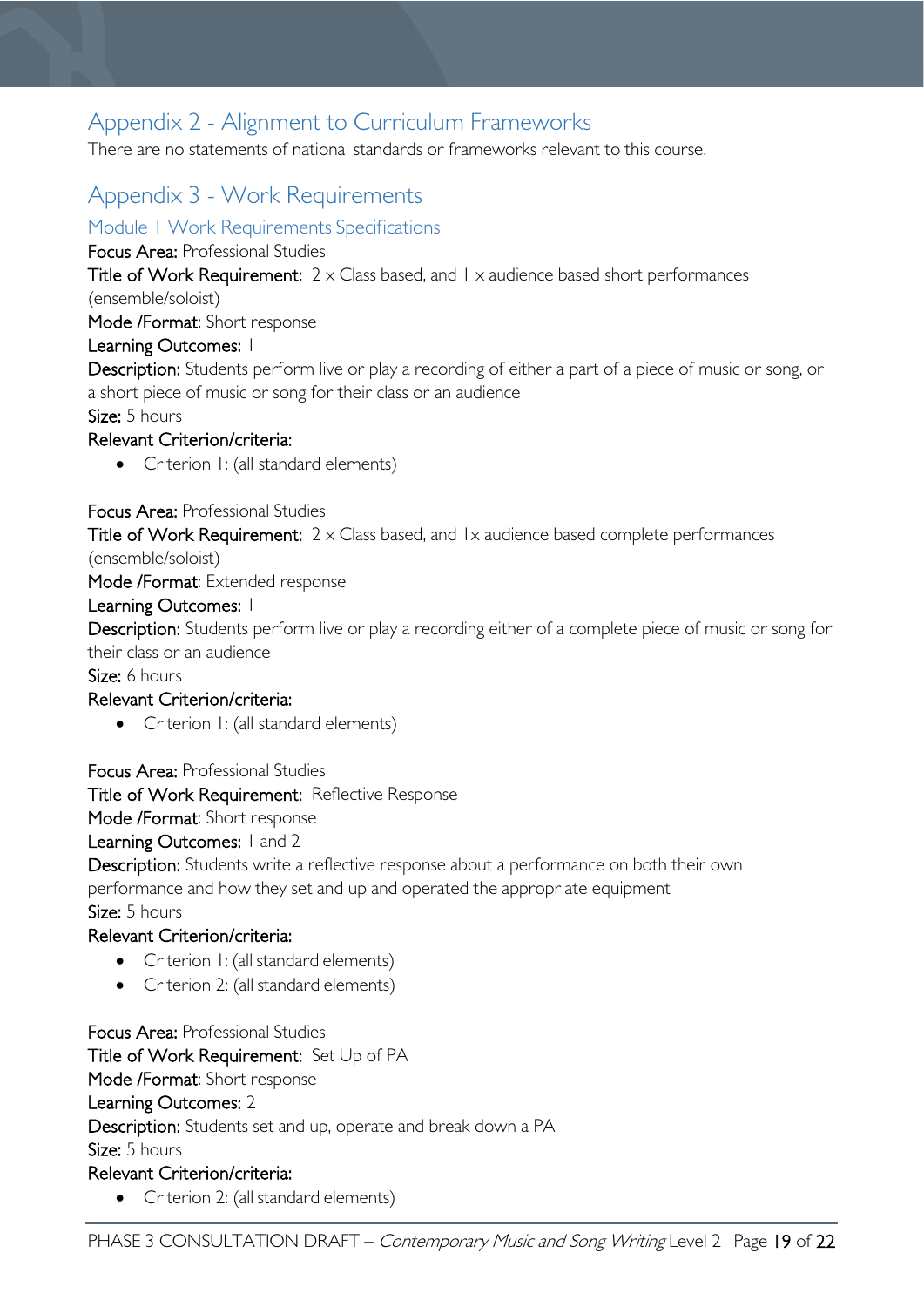### <span id="page-19-0"></span>Module 2 Work Requirements Specifications

Focus Area: Professional Studies

Title of Work Requirement: Recording or /Notation of Original Composition

Mode /Format: Project

Learning Outcomes: 3 and 4

Description: Students record or notate/score complete original composition Size: 20 hours

### Relevant Criterion/criteria:

- Criterion 3: (all standard elements)
- Criterion 4: (all standard elements)

Focus Area: Professional Studies

Title of Work Requirement: Performing of Original Composition

Mode /Format: Extended Response

Learning Outcomes: 3 and 4

Description: Students perform one (1) complete original composition (approx. 1.30 – 3.30 min) Size: 6 hours

### Relevant Criterion/criteria:

- Criterion 3: (all standard elements)
- Criterion 4: (all standard elements)

Focus Area: Professional Studies

Title of Work Requirement: Annotation of Music Score

#### Mode /Format: Short Task

#### Learning Outcomes: 4

Description: Students annotate of musical score, chord chart or lead sheet

Size: 5 hours

### Relevant Criterion/criteria:

- Criterion 3: (all standard elements)
- Criterion 4: (all standard elements)

Focus Area: Professional Studies

Title of Work Requirement: Aural Skills Response

Mode /Format: Short Task

Learning Outcomes: 4

Description: Students complete a response with the focus on aural skills in perception of major/minor augmented and diminished chords

Size: 5 hours

### Relevant Criterion/criteria:

- Criterion 3: (all standard elements)
- Criterion 4: (all standard elements)

## <span id="page-19-1"></span>Module 3 Work Requirements Specifications

Focus Area: Professional Studies Title of Work Requirement: Marketing and Promotion of Music Performance Mode /Format: Project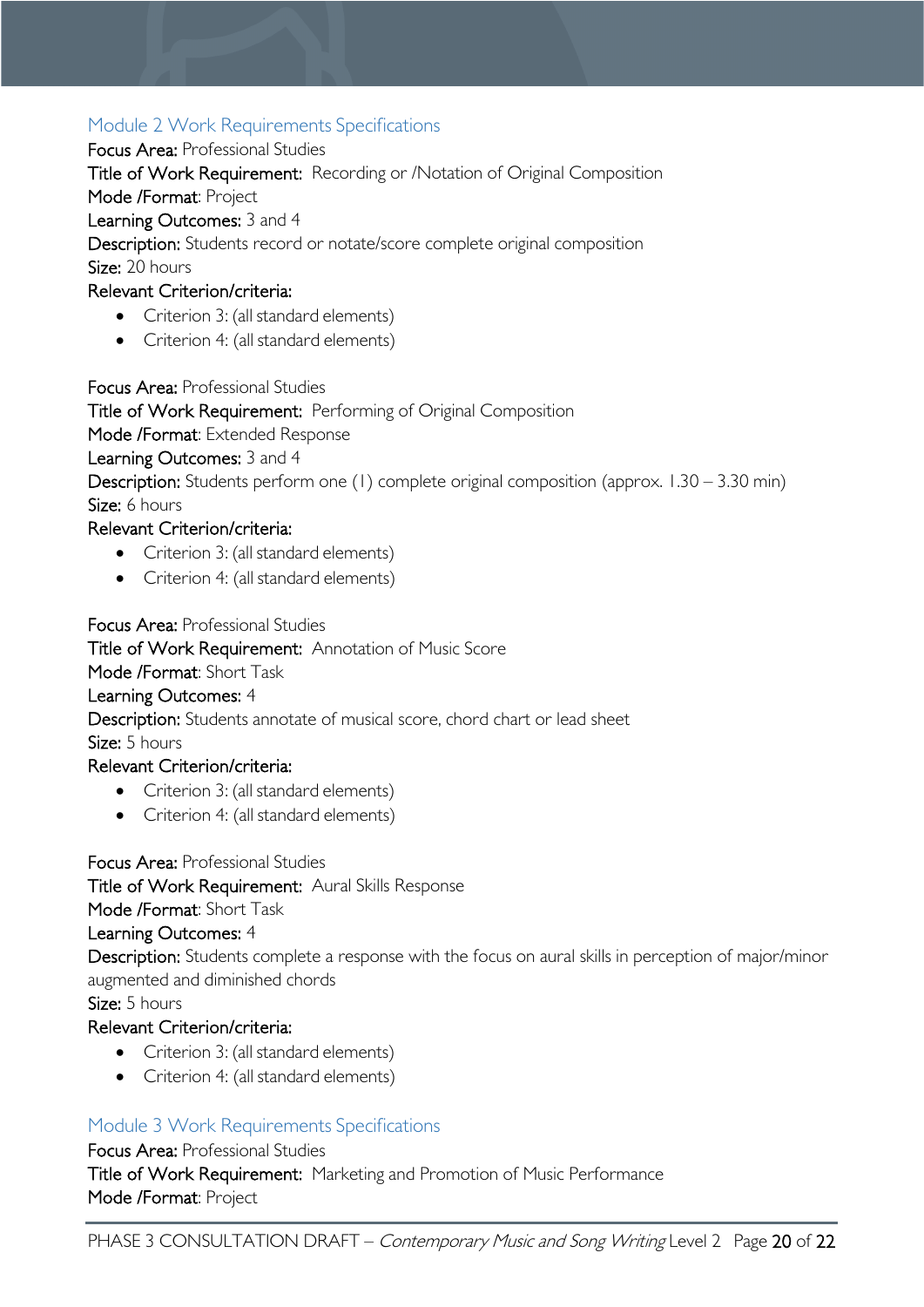#### Learning Outcomes: 5

Description: Students compile and complete a set of promotional materials to promote their own music performance or a hypothetical music performance across a range of media Size: 20 hours

#### Relevant Criterion/criteria:

• Criterion 5: (all standard elements)

Focus Area: Professional Studies Title of Work Requirement: Laws and Regulations Mode /Format: Short response Learning Outcomes: 6 Description: Students Size: 5 hours Relevant Criterion/criteria:

• Criterion 6: (all standard elements)

# <span id="page-20-0"></span>Appendix 4 – General Capabilities and Cross-Curriculum Priorities

Learning across the curriculum content, including the cross-curriculum priorities and general capabilities, assists students to achieve the broad learning outcomes defined in the Alice Springs (Mparntwe) Education Declaration (December 2019).

General Capabilities:

The general capabilities play a significant role in the Australian Curriculum in equipping young Australians to live and work successfully in the twenty-first century.

In the Australian Curriculum, capability encompasses knowledge, skills, behaviours and dispositions. Students develop capability when they apply knowledge and skills confidently, effectively and appropriately in complex and changing circumstances, in their learning at school and in their lives outside school.

The general capabilities include:

- Critical and creative thinking  $\mathbb{C}$
- Ethical understanding  $\div$
- Information and communication technology capability  $\cdot \star$
- Intercultural understanding •
- Literacy  $\blacksquare$
- Numeracy
- Personal and social capability  $\ddot{\ddot{}}$

#### Cross-Curriculum Priorities:

Cross-curriculum priorities enable students to develop understanding about and address the contemporary issues they face, for their own benefit and for the benefit of Australia as a whole. The priorities provide national, regional and global dimensions which will enrich the curriculum through development of considered and focused content that fits naturally within learning areas. Incorporation of the priorities will encourage conversations between students, teachers and the wider community.